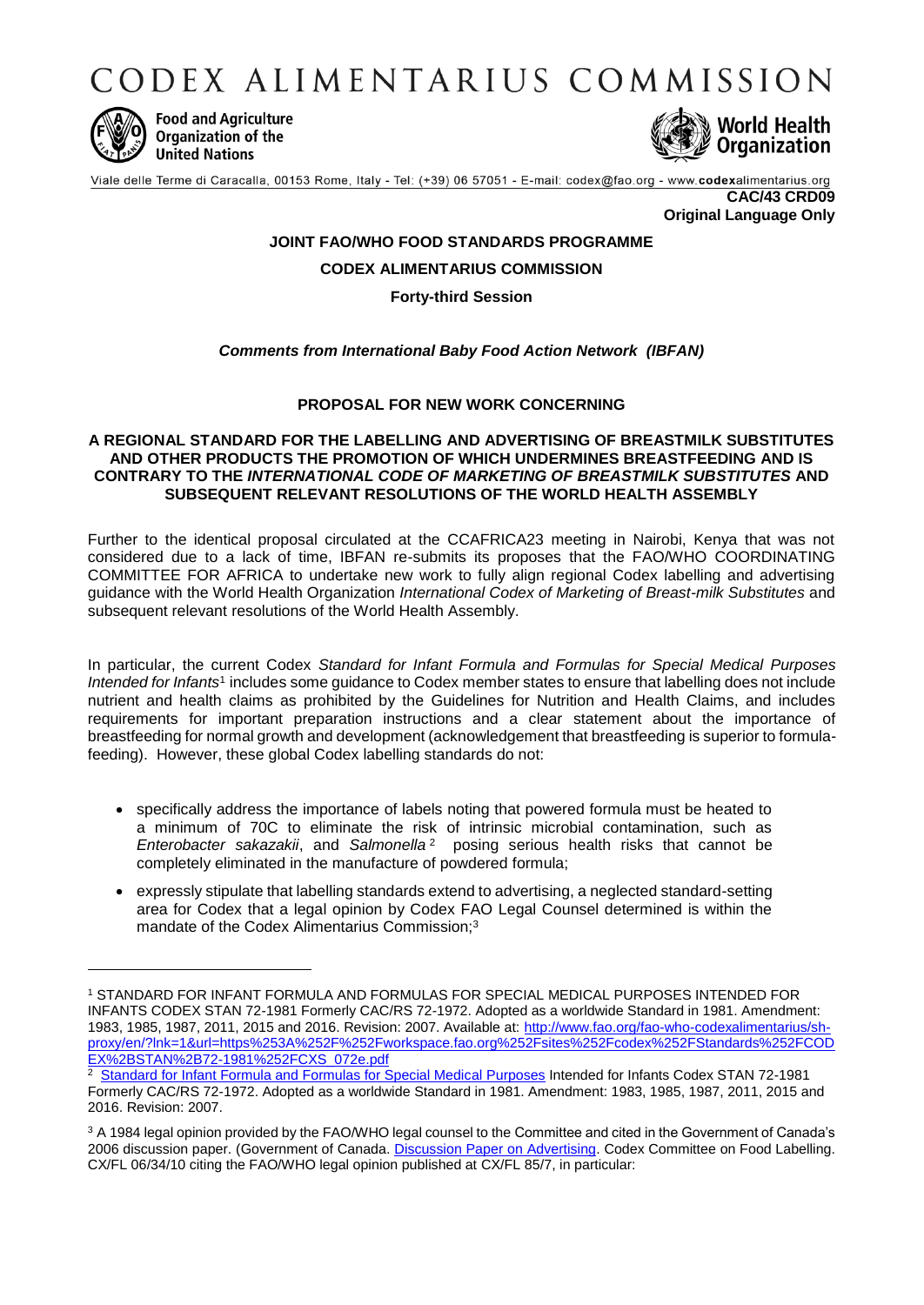- authorize governments to prescribe label formatting rules to ensure the prominence of label warnings that:
	- $\circ$  breastfeeding is superior to formula feeding and that formula feeding can pose acute negative health outcomes,
	- o safety hazards if improperly prepared or stored, and
	- o the financial costs of not breastfeeding,
	- $\circ$  that no terms such a "humanized," images or graphics of babies and mothers and cross-promotions be permitted.

(Formula companies have strong commercial incentives to de-emphasize such notices.);

- include all the restrictions on the advertising and promotion of breastfeeding agreed to in the *International Code of Marketing of Breast-milk Substitutes* (and subsequent relevant resolutions of the WHO), or
- expressly authorize national authorities to require labelling statements to indicate that:
	- $\circ$  providing free samples of formula and related products is contrary to public health norms,
	- o conflicts of interest in health care systems must be avoided,
	- $\circ$  it is considered unethical for health workers, medical doctors, dietitians, and health care institutions to promote breastmilk substitutes, and
	- $\circ$  it is considered unethical for companies to directly promote infant formula and related products by communicating directly with mothers and using sales incentives such as periodic price reductions.

The 2018 edition of the Codex [Procedural Manual](ftp://ftp.fao.org/codex/Publications/ProcManuals/Manual_24e.pdf) notes that Article 1 of the *Statute of the Codex Alimentarius Commission* identifies the first propose of Codex as:

*(a) protecting the health of the consumers and ensuring fair practices in the food trade;<sup>4</sup>*

The *Procedural Manual* direction regarding risk management stresses that health is the primary objective:

*27. While recognizing the dual purposes of the Codex Alimentarius are protecting the health of consumers and ensuring fair practices in the food trade, Codex decisions and recommendations on risk management should have as their primary objective the protection of the health of consumers.* 

-

*In 1984 document "'Advertising' in the Mandate of the Codex Alimentarius Commission and its Subsidiary Bodies" the Legal Counsels of FAO and WHO stated in paragraph 18: "Advertising" is not specifically referred to in the Statutes of the*  Codex Alimentarius Commission, whose mandate is the implementation of a program designed to protect the health of *consumers and to ensure fair practices in the food trade. However, to carry out such a mandate, the Commission is implicitly authorized to deal with matters which are necessarily incidental and ancillary to the very substance of such mandate."*

In 1976, at its 11th session, the Commission issued a Statement on Infant Feeding that said, "it is necessary to encourage breastfeeding by all possible means in order to prevent that the decline in breastfeeding, which seems to be actually occurring, does not lead to artificial methods of infant feeding which could be inadequate or could have an adverse effect on the health of the infant." Codex Alimentarius Commission. Codex Alimentarius Commission. Statement on Infant Feeding, CAC/MISC-2-1976. 1976. [http://www.codexalimentarius.net/download/standards/301/CXA\\_002e.pdf](http://www.codexalimentarius.net/download/standards/301/CXA_002e.pdf) 

<sup>4</sup> See page 4.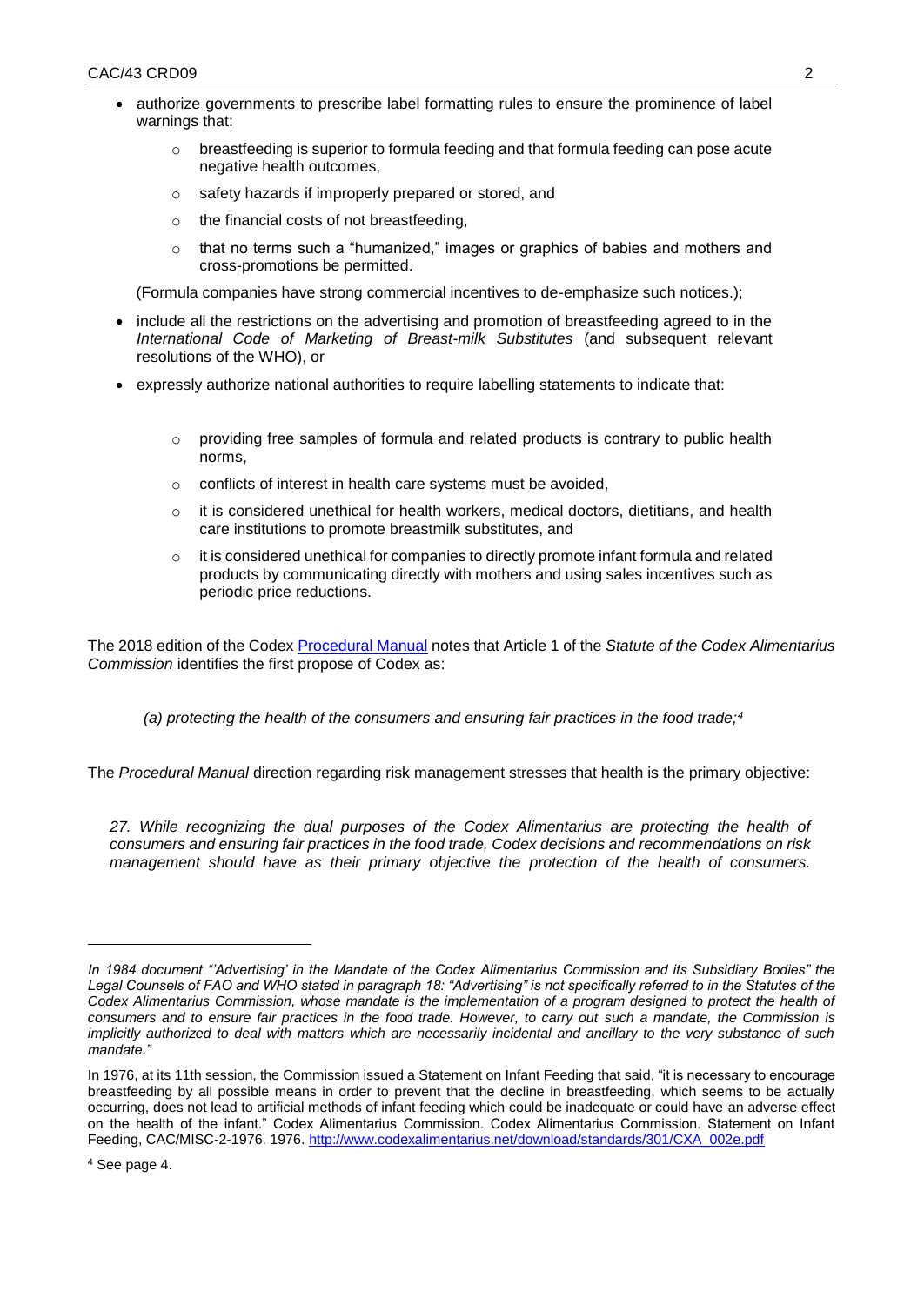*Unjustified differences in the level of consumer health protection to address similar risks in different situations should be avoided.<sup>5</sup>*

The *Procedural Manual* sets out the following five general criteria to consider for the Committees when commencing new work. In our view, as explained below, beginning work to fully align Codex regional standards with the WHO *Code* and WHA resolutions meets all of the criteria.

**(a) Diversification of national legislations and apparent resultant or potential impediments to international trade.** According to a global UNICEF survey of U.N. Member States, while approximately 40% of nations have fully implemented the *International Code of Marketing of Breastmilk Substitutes*, only six countries have implemented comprehensive monitoring programs to ensure that regulations are being followed. Furthermore, according to a collection of national surveys of six-month exclusive breastfeeding rates compiled by UNICEF, only two African countries come within 20 percentage points of the what *The*  Lancet considers to be optimal rates of six-month exclusive breastfeeding (90%<sup>6</sup>): Rwanda (87%) and Zambia (72%).

**(b) Scope of work and establishment of priorities between the various sections of the work.** Barring unforeseen barriers to consensus, a regional standard could be finalized in 2-6 years depending on whether the CCAFRICA meetings are aided by intersession Electronic Working Groups.

**(c) Work already undertaken by other international organizations in this field and/or suggested by the relevant international intergovernmental body(ies).** This proposal is an effort to encourage implementation of the World Health Organization's guidance in a standard-setting body that is recognized as authoritative by the World Trade Organization to address a global health risk to children resulting in harm that is most acutely suffered by African babies relating to the marketing practices and exports of applicable products from companies that are largely based in Europe. The World Health Organization (a Codex parent organization) and UNICEF are standard bearers for the scientific and political consensus on the need to promote breastfeeding by, in part, controlling the labelling, promotion, and advertising of breast-milk substitutes and related products. The need for this has also been emphasized by political accords of the United Nations and the African Union, including the Political Declaration on the [United](https://www.un.org/pga/73/wp-content/uploads/sites/53/2019/07/FINAL-draft-UHC-Political-Declaration.pdf)  [Nations High-Level Meeting on Universal Health Coverage](https://www.un.org/pga/73/wp-content/uploads/sites/53/2019/07/FINAL-draft-UHC-Political-Declaration.pdf) and the [African Union support](https://www.afdb.org/en/news-and-events/african-union-commission-and-african-development-bank-launch-scorecard-to-track-nutrition-progress-18994) for a continental [Nutrition Accountability Scorecard](https://www.afdb.org/fileadmin/uploads/afdb/Documents/Generic-Documents/Continental_Nutrition_Accountability_Scorecard-EN.pdf) in 2019 (including 5 indicators related to breastfeeding).<sup>7</sup> Likewise, the Political Declaration of the United Nations High-Level Meeting on the Prevention and Control of Noncommunicable Disease of the 2018, attended by 52 heads of state, recognized that:

*"children who are given the opportunity to grow and develop in a healthy environment that is responsive to their needs, including breastfeeding…can greatly reduce the risk of noncommunicable diseases in adulthood;"<sup>8</sup>*

1

<sup>5</sup> The *Procedural Manual* at page 128.

<sup>6</sup> Cesar G Victora, Rajiv Bahl, Aluísio J D Barros, Giovanny V A França, Susan Horton, Julia Krasevec, Simon Murch, Mari Jeeva Sankar, Neff Walker, Nigel C Rollins for The Lancet Breastfeeding Series Group. Breastfeeding in the 21st century: epidemiology, mechanisms, and lifelong effects. *The Lancet*. Vol 387 January 30, 2016 at 476. Available at: [https://www.thelancet.com/journals/lancet/article/PIIS0140-6736\(15\)01024-7/fulltext](https://www.thelancet.com/journals/lancet/article/PIIS0140-6736(15)01024-7/fulltext)

<sup>&</sup>lt;sup>7</sup> Dr. Akinwumi Adesina, President of the African Development Bank (AfDB) commended creation of the Scorecard and stressed the need to shift the debate from nutrition as a social development issue to one that shapes economic growth and development of African countries. 'The greatest contributor to economic growth is not physical infrastructure but brain power." He called on all partners present to invest in developing Africa's grey matter infrastructure by investing in better nutrition for its children who are the future of the continent. The AU Commission support expresses the highest level of political support and the most specifically relevant issue of breastfeeding in the region. This support is especially notable considering that the vast majority of infant formula, the principle commercial product that undermined this objective, originates from outside the region: Europe.

<sup>&</sup>lt;sup>8</sup> United Nations General Assembly. Political declaration of the third high-level meeting of the General Assembly on the prevention and control of non-communicable diseases. October 10, 2018. A/RES/73/2 at paragraph 12. Available at: [https://www.un.org/en/ga/search/view\\_doc.asp?symbol=A/RES/73/2](https://www.un.org/en/ga/search/view_doc.asp?symbol=A/RES/73/2)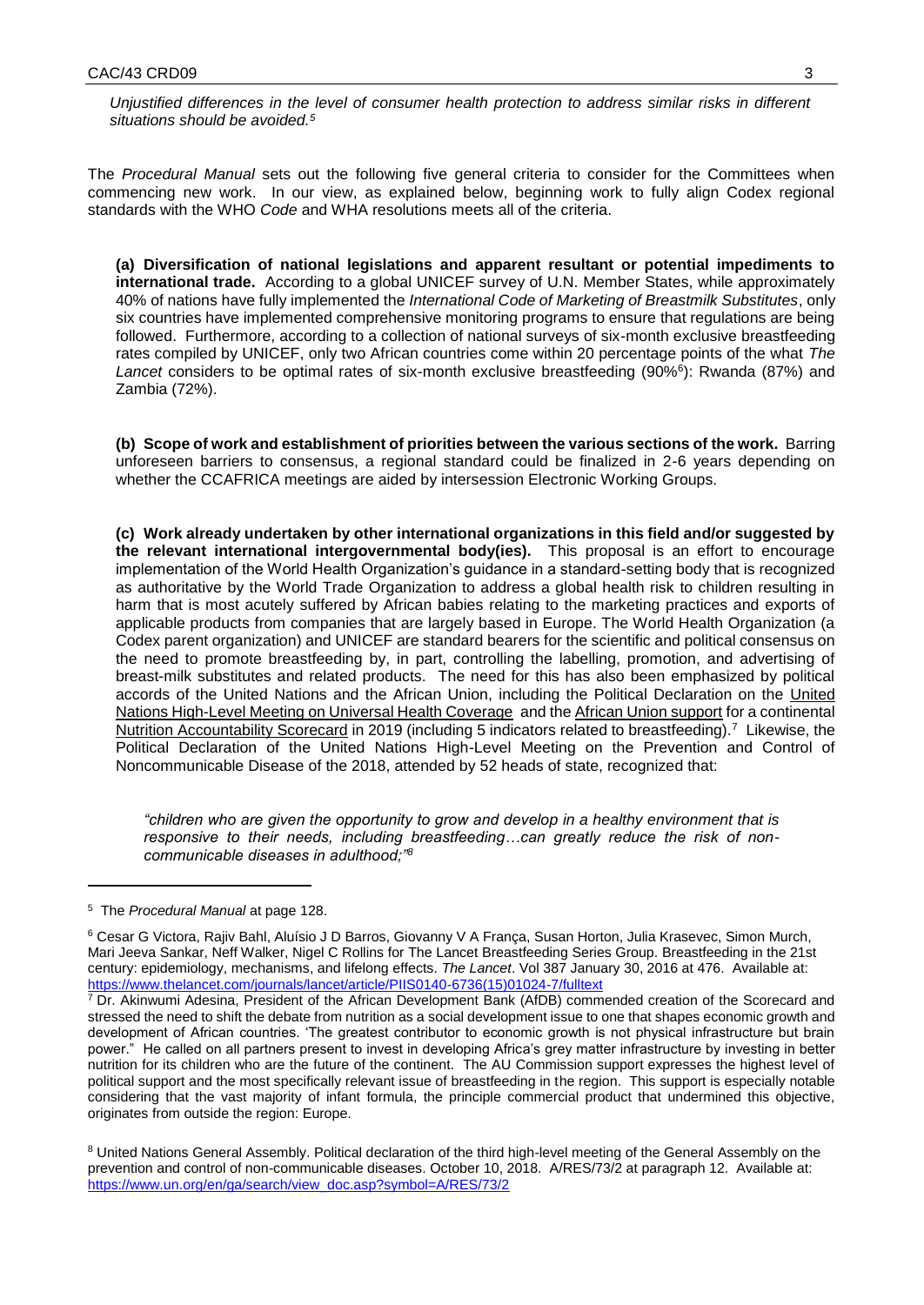1

Codex has a ready-made procedure for elaborating standards that are recognized as authoritative by the World Trade Organization for resolving trade disputes. While a binding treaty on the marketing of food and nutrition might also create some protections and incentives for national governments to implement laws to protect children and mothers from advertising of breastmilk substitutes, this is still too hypothetical to protect mothers and children in the near future. For instance, in 2018, the United Nations Secretary General's Independent Accountability Panel called on UN member States to:

*"undertake consultations to design and commit to a comprehensive international binding convention, with the support of the WHO, other UN agencies, civil society, and parliamentarians…[to]…Establish minimum legal requirements to guide governments in their development of national food and beverage regulations. [and] Bring together existing international standards—including the International Code of Marketing of Breast-milk Substitutes—as well as guidelines on marketing to children and adolescents. It should be modelled after the Framework Convention on Tobacco Control (FCTC), which was adopted and ratified by governments in record*  time. As with the FCTC drafting process, rent-seeking interests should be excluded from the *negotiations. 9* 

**(d) Amenability of the subject of the proposal to standardization.** Protecting, promoting, and supporting breastfeeding is amenable to a standard approach as evidenced from the 37-year-old effort by the WHO to promote such an approach, and the gradual efforts by many countries to domestically implement that guidance, perhaps discouraged only by concern that authorizing authority from Codex falls short of the WHO standard. The Codex Commission describes itself as a science-based decision-making body, <sup>10</sup> and the "Nutritional Risk Analysis Principles and Guidelines for Application to the Work of the Committee on Nutrition and Foods for Special Dietary Uses" in the Committee's *Procedural Manual* stipulate that:

> *33. Consistent with their important role in providing scientific advice to the Codex Alimentarius Commission and its subsidiary bodies, FAO and WHO are acknowledged as the primary source of nutritional risk assessment advice to Codex Alimentarius.* [emphasis added]

Regulations to protect, support and promote breastfeeding are especially well-suited to regions like African and its 54 member states with inadequate resources and infrastructure for medical and pharmaceutical therapies for infections and other illnesses caused by sub-optimal breastfeeding. The Codex Coordinating Committee for Africa could also simply propose to dynamically incorporate-by-reference the WHO *International Code of Marketing of Breast-milk Substitutes* and subsequent relevant resolutions of the World health Assembly, thereby sparing Committee resources in re-stating WHO guidance in Codex format. Doing so accords well with the Codex approach. The Codex Committee on Food Labelling is composed mainly of members states from regions that export breastmilk substitutes (chiefly the EU) or have safe public drinking water supplies and widely available robust health care services that are equipped for treating pediatric infections.

**(e) Consideration of the global magnitude of the problem or issue.** Like the criteria for commencing new work as established by the [C:\Users\15. Government Procurement Chapter.pdf](file:///C:/Users/15.%20Government%20Procurement%20Chapter.pdf) (CCFH) 2013 (approved by the Codex Commission in July 2014), addressing public health risks should be a key factor in deciding whether to take on new work. The CCFH developed a method for quantifying food safety risk to help with

<sup>9</sup> United Nations Secretary-General's Independent Accountability Panel for Every Woman, Every Child, Every Adolescent (IAP), *Private Sector: Who is Accountable?* (New York: United Nations, 2018) at 8, 25, 46, 51, 54, and 64 online: < [http://iapreport.org/img/pdf/IAP18001\\_REPORT\\_B\\_020\\_WEB.pdf>](http://iapreport.org/img/pdf/IAP18001_REPORT_B_020_WEB.pdf).

<sup>&</sup>lt;sup>10</sup> The Codex Commission website states: "Codex standards are based on the best available science assisted by independent international risk assessment bodies or ad-hoc consultations organized by FAO and WHO." Codex Alimentarius Commission, About Codex Alimentarius, (Rome: Codex, 2018): <**[http://www.fao.org/fao-who](http://www.fao.org/fao-who-codexalimentarius/about-codex/en/)[codexalimentarius/about-codex/en/](http://www.fao.org/fao-who-codexalimentarius/about-codex/en/)**>.